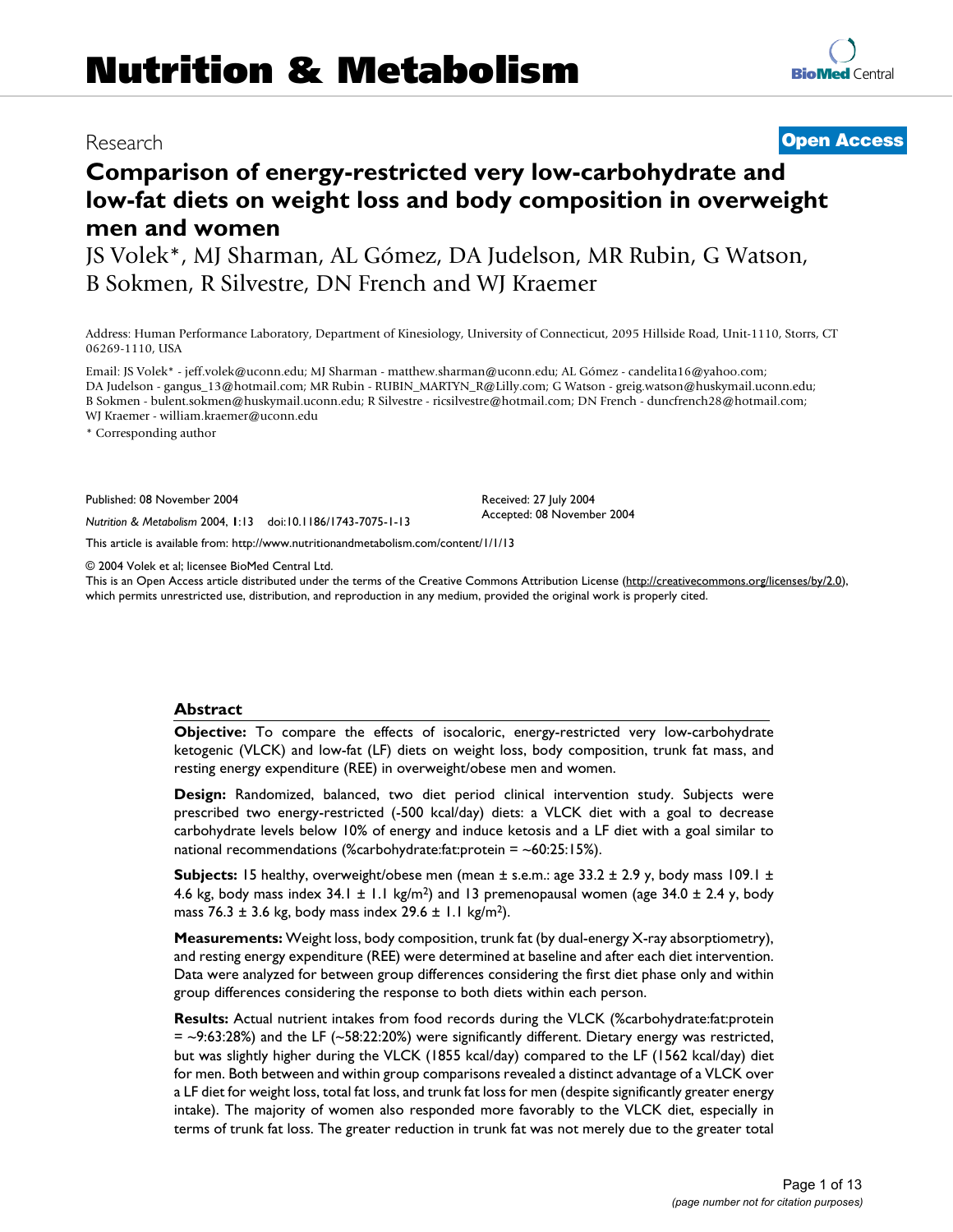fat loss, because the ratio of trunk fat/total fat was also significantly reduced during the VLCK diet in men and women. Absolute REE (kcal/day) was decreased with both diets as expected, but REE expressed relative to body mass (kcal/kg), was better maintained on the VLCK diet for men only. Individual responses clearly show the majority of men and women experience greater weight and fat loss on a VLCK than a LF diet.

**Conclusion:** This study shows a clear benefit of a VLCK over LF diet for short-term body weight and fat loss, especially in men. A preferential loss of fat in the trunk region with a VLCK diet is novel and potentially clinically significant but requires further validation. These data provide additional support for the concept of metabolic advantage with diets representing extremes in macronutrient distribution.

#### **Introduction**

Recent reports showing a greater weight loss with a freeliving very low-carbohydrate ketogenic (VLCK) than a low-fat diet after 3 and 6 months [1-5] has generated interest in mechanisms that may account for these responses. Earlier work that involved comparison of isocaloric formula VLCK and low-fat (LF) diets [6], indicated that weight loss was greater with a VLCK, suggesting a metabolic advantage (i.e., a greater weight loss with one diet over another with different macronutrient distribution but the same energy content) [7,8].

Although several studies have shown that VLCK diets result in greater reductions in body mass, it remains unclear how these diets affect the composition of weight loss and the distribution of fat loss. Some early reports show that VLCK diets result in preferential loss of fat and preservation of lean body mass [9-12], suggestive of a nutrient partitioning effect. In accordance with this notion, we recently reported that a free-living 6-week VLCK diet prescribed to be isoenergetic resulted in significant decreases in fat mass and increases in lean body mass in normal-weight men [13]. However, other studies have not shown a preferential loss of fat on a VLCK diet [14]. No studies have examined the effects of a VLCK diet on the distribution of fat loss. Since accumulation of fat in the abdominal area is associated with insulin resistance, diabetes, dyslipidemias and atherosclerosis [15], demonstration of the effects of a VLCK diet on regional fat distribution is important.

Volek and Westman [16] have reviewed the potential favorable effects of VLCK diets while other reviews that have focused on the potential adverse effects of VLCK diets caution to avoid or limit their use [17-19]. Given the varying opinions in respect to VLCK diets, we thought it was important to provide additional information related to the effects of a VLCK diet on weight loss, body composition, and regional fat distribution. We previously reported that a VLCK diet has favorable effects on biomarkers for cardiovascular disease [20-22]. The primary purpose of this investigation was to compare the effects of isocaloric, energy-restricted (-500 kcal/day from estimated needs to maintain weight) VLCK and LF diets on weight loss, body composition, trunk fat, and REE in overweight men and women.

### **Methods**

#### *Subjects*

A total of twenty-eight healthy volunteers (15 men and 13 women) were recruited by flyers and word-of-mouth. Subjects were between 20 and 55 y, nonsmokers, and greater than 25 percent body fat determined via dualenergy X-ray absorptiometry (DEXA). Subjects went through a thorough screening procedure to ensure they would be committed to completing the study. Exclusion criteria included a body mass >145 kg (because of technical difficulties in performing DEXA), post-menopausal women, overt diabetes, cardiovascular, respiratory, gastrointestinal, thyroid or any other metabolic disease, weight change  $\pm$  2 kg over the last month, adherence to special diets, use of nutritional supplements (except a daily multi-vitamin/mineral), and use of medications to control blood lipids or glucose. The majority of subjects were sedentary and were instructed not to start an exercise program during the study. Those who were active were instructed to maintain the same level of physical activity throughout the study. Baseline characteristics of men and women stratified by diet order are shown in Table 1 (see additional file 1). The study was conducted in accordance with the guidelines of the Institutional Review Board at the University of Connecticut.

#### *Experimental Approach*

Our primary research question was to compare VLCK and LF diets on weight loss, fat loss, and trunk fat loss. We addressed this in several ways. First, subjects were initially randomly assigned to either a LF or VLCK weight loss diet. Weight loss, body composition (fat mass and lean body mass), trunk fat, and resting energy expenditure (REE) were assessed before and after each diet (Phase I). Because there is often a great deal of variation in response to diet, we decided that a direct comparison of responses to a VLCK and LF diet should be made in the same person. To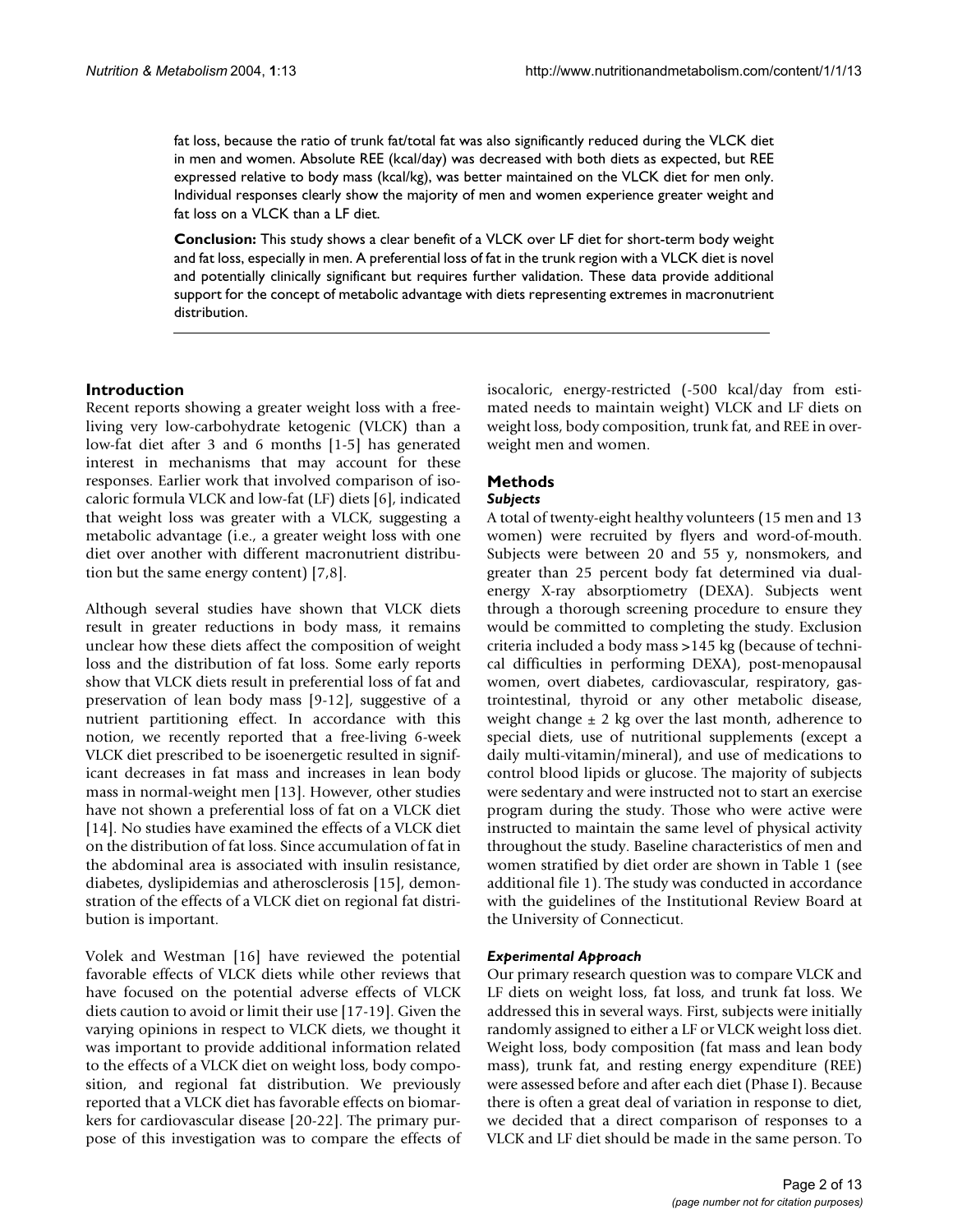achieve this aim, we asked subjects to switch to the opposite diet after completion of the first diet period (Phase II), after which the same measurements were assessed (i.e., each subject consumed a VLCK and LF diet). This experimental approach allowed us to compare these two diets in two ways: a *between* group comparison of subjects who either consumed a VLCK or LF diet during Phase I, and a *within* group comparison of subjects who consumed both a VLCK and LF diet. The within group comparison was further analyzed to determine if the order of diets had any effect on the responses. Subjects kept detailed food diaries during three 1 wk periods (21 days total) of each diet. Men consumed each diet for 50 days whereas women consumed the diets for approximately 30 days in order to control for possible effects of menstrual phase on some of the dependent variables measured in this study [23,24]. All testing for women was performed between days 2–4 of the follicular phase as self-reported by the women.

#### *Diet Interventions*

Both experimental diets were designed to be hypoenergetic (-500 kcal/day). Energy levels were assigned to the nearest 200 kcal increment based on REE obtained using indirect calorimetry at the start of the study and appropriate activity factors. Standard diabetic exchange lists were used to ensure a constant energy and macronutrient balance of protein ( $\sim$ 20% energy), fat ( $\sim$ 25% energy), and carbohydrate (~55% of energy) during the LF diet. The LF diet was also designed to contain <10% saturated fat and <300 mg cholesterol (i.e., a Step-I diet). Foods encouraged during the LF diet included whole grains (breads, cereals, and pastas), fruit/fruit juices, vegetables, vegetable oils, and low-fat dairy and meat products. We developed customized diabetic exchange lists for the VLCK diet period in order to ensure a constant energy and balance of protein (~30% energy), fat (~60% energy), and carbohydrate  $\sim$ 10% of energy) throughout the day. There were no restrictions on the type of fat from saturated and unsaturated sources or cholesterol levels. Foods commonly consumed on the VLCK diet were beef (e.g., hamburger, steak), poultry (e.g., chicken, turkey), fish, oils, various nuts/seeds and peanut butter, moderate amounts of vegetables, salads with low-carbohydrate dressing, moderate amounts of cheese, eggs, protein powder, and water or low-carbohydrate diet drinks. Low-carbohydrate bars and shakes (Atkins Nutritionals, Inc., Hauppauge, NY) were provided to subjects during the VLC diet. A daily multivitamin/mineral complex that provided micronutrients at levels  $\leq 100\%$  of the RDA was given to subjects during both experimental diets.

All subjects received extensive initial instruction and follow-up by registered dietitians on how to translate foods/ meals into diabetic exchanges. Subjects were also provided with a packet outlining specific lists of appropriate foods, recipes, and sample meal plans that were compatible with their individual preferences for both experimental diets. Subjects received thorough instructions for completing detailed weighed food records during three 7 day periods (21 days total) for each diet. Food measuring utensils and scales were provided to subjects to ensure accurate reporting of food/beverage amounts consumed. Food diaries were analyzed for energy and macro/micronutrient content (NUTRITIONIST PRO™, Version 1.3, First Databank Inc, The Hearst Corporation, San Bruno, CA). The program had no missing values for the nutrients reported. The database was extensively modified by our group to include new foods and recipes.

To ensure that carbohydrates were restricted throughout the VLCK diet, subjects tested their urine daily using reagent strips (Bayer Corporation, Elkhart, IN) at the same time of day and recorded the result on log sheets. The test is specific for acetoacetic acid, which produces a relative color change when it reacts with nitroprusside. We have found this to be a very sensitive indicator of carbohydrate restriction and compliance to a VLCK diet in our prior studies [13,21,22,25]. Subjects were required to report to the laboratory each week to monitor weight, dietary compliance, and check the level of ketones (during the VLCK diet only). Subjects received follow-up counseling and dietetic education in necessary.

### *Body Mass and Body Composition*

Body mass and body composition were measured in the morning after a 12 h overnight fast. Body mass was recorded to the nearest 100 g on a digital scale (OHAUS Corp., Florham Park, NJ) with subjects either nude or wearing only underwear. Whole body and regional body composition were assessed using a fan-beam DEXA (Prodigy™, Lunar Corporation, Madison, WI). Regional analysis of the trunk was assessed according to anatomical landmarks by the same technician using computer algorithms (enCORE version 6.00.270). Coefficients of variation for lean body mass, fat mass, and bone mineral content on repeat scans with repositioning on a group of men and women in our laboratory were 0.4, 1.4, and 0.6%, respectively.

### *Resting Energy Expenditure*

Resting energy expenditure measurements were made by indirect calorimetry (MedGraphics CPX/D, Medical Graphics Corporation, St. Paul, MN) after an overnight fast (>12 h) with subjects resting supine in comfortable thermoneutral conditions. The metabolic cart was calibrated with a standard gas mixture each morning. Subjects were instructed to relax quietly in a dimly lit room without sleeping for 30 min and oxygen consumption  $(VO<sub>2</sub>)$ and VCO<sub>2</sub> were averaged during the last 20 min for determination of REE [26]. We assessed reliability on two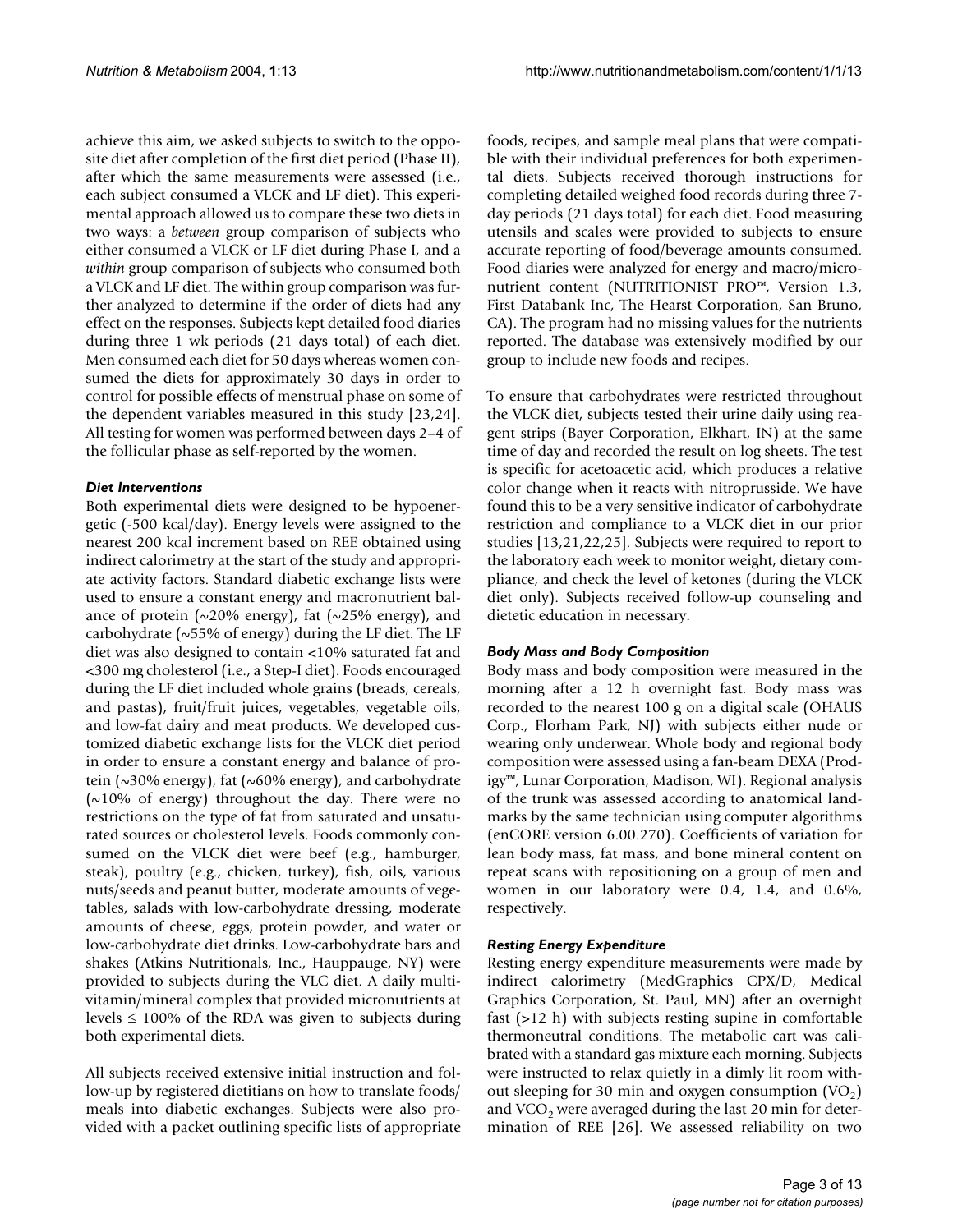subjects who were tested two times per day for six consecutive days. The coefficient of variation for REE (kJ/day) was 2.95% for duplicate measures on the same day and 6.20% between days.

#### *Statistical Analysis*

Changes in body weight, body composition, and REE between diets were assessed using independent t-tests for between group comparisons (i.e., Phase I responses) and dependent t-tests were used to assess within group comparisons. All statistical analyses were performed with Statistica 5.5 for windows (StatSoft Inc, Tulsa, OK). Significance was set at  $P \leq 0.05$ .

#### **Results**

#### *Dietary nutrient intakes (Table 2)*

There were no differences in dietary nutrient intakes between groups at baseline. Subjects complied very well with the given instructions for both diet interventions according to analysis of diets records. During the diet interventions, all dietary nutrients were significantly different between the VLCK and LF diets with the exception of total dietary energy (women only) and alcohol (see additional file 1 Table 2). Dietary energy was higher during the VLCK than the LF diet in men. We achieved our goals for each diet with <25% of total energy coming from fat on the LF diet and <10% of total energy coming from carbohydrate on the VLCK diet. All subjects were in ketosis throughout the VLCK diet as indicated by color changes on the urinary reagent strips (data not shown), indicating compliance in terms of carbohydrate restriction.

#### *Between group comparison of subjects who either consumed a VLCK or LF diet*

The reductions in body mass, total fat mass, and trunk fat mass were significantly greater after the VLCK than the LF diet for men, but not for women (Fig [1](#page-4-0)). The greater reduction in trunk fat was not merely due to the greater total fat loss in men, because the ratio of trunk fat/total fat was also significantly reduced during the VLCK diet in men (VLCK 57.9 ± 1.8 to 57.1 ± 1.7%; LF 60.2 ± 1.3 to 61.4  $\pm$  1.1%). Although the ratio of trunk fat/total fat in women was reduced more on the VLCK diet (51.9  $\pm$  2.4 to 51.2  $\pm$  2.3%) compared to the LF diet (44.2  $\pm$  2.2 to 44.5  $\pm$  2.3%), this was not significant. There were no significant differences in REE expressed in absolute terms between the VLCK diet (men 2005  $\pm$  283 to 1865  $\pm$  96; women  $1177 \pm 43$  to  $1161 \pm 101$  kcal/day) and the LF diet (men 2352  $\pm$  316 to 2119 to 137; women 1319  $\pm$  92 to 1224  $\pm$ 100 kcal/day). Expressed relative to body mass, REE was maintained in men consuming the VLCK diet (19.6  $\pm$  0.7 to 19.8  $\pm$  0.7 kcal/kg) but decreased on the LF diet (20.4  $\pm$ 1.0 to 19.0  $\pm$  0.8 kcal/kg). As expected, the respiratory exchange ratio decreased on the VLCK compared to the LF diet further indicating compliance to the VLCK diet.

#### *Within group comparison of subjects who consumed both a VLCK and LF diet*

Dependent t-tests were used to assess the difference between changes on the VLCK and LF diets. Again, the VLCK diet resulted in significantly greater reductions in body mass, total fat mass, and trunk fat mass for men. For these variables, the reductions were also significantly greater in women, in contrast to the results from between group comparisons (Fig [2\)](#page-5-0). Individual data showing the comparison between diets for each person is shown for body mass (Fig [3\)](#page-6-0), total fat mass (Fig [4\)](#page-7-0), and trunk fat mass (Fig [5\)](#page-8-0). In men, a majority benefited more from the VLCKD in terms of weight loss (11/15 subjects), total fat loss (11/15 subjects), and trunk fat loss (12/15 subjects). In women, a majority also benefited more from the VLCK diet in terms of weight loss (8/13 subjects), total fat loss (10/13 subjects), and trunk fat loss (12/13 subjects). It is noteworthy that 5 men showed more than a 10 pound difference in weight loss when the diets were compared. There was a preferential loss of fat in the trunk region as evidenced by significantly greater reduction in the ratio of trunk fat to total body fat after the VLCKD in both men and women. There were no significant differences in REE responses between diets.

The results presented thus far indicate that VLCK diets result in superior weight loss and fat loss in men, and to a lesser extent in women, compared to a low-fat diet. To determine if this finding was influenced by the order the diets were implemented, we compared the responses to both diets between those who consumed the VLCK diet first to those who consumed the LF diet first. The individual responses to both diets over time are shown for body mass (Fig [6](#page-9-0)), total fat mass (Fig [7\)](#page-10-0), and trunk fat mass (Fig [8](#page-11-0)). Statistically comparing the responses to a VLCK and LF diet within subjects, the only variable that was significantly affected by the order of the diet was body mass. In other words, the advantage of the VLCK over the LF diet was more dramatic for those who started the VLCK first. The individual responses reveal that three men and four women who did VLCK first, actually regained body mass and fat mass after the switch to the LF diet, whereas no subjects regained weight or fat mass after switching to the VLCK diet.

#### **Discussion**

We previously reported superior responses with a VLCK over a LF diet in a number of cardiovascular risk factors in these subjects [25,27]. The results of this study demonstrate that short-term VLCK diets also outperform LF diets in terms of weight loss and fat loss. These effects occurred despite apparently similar energy deficits between diets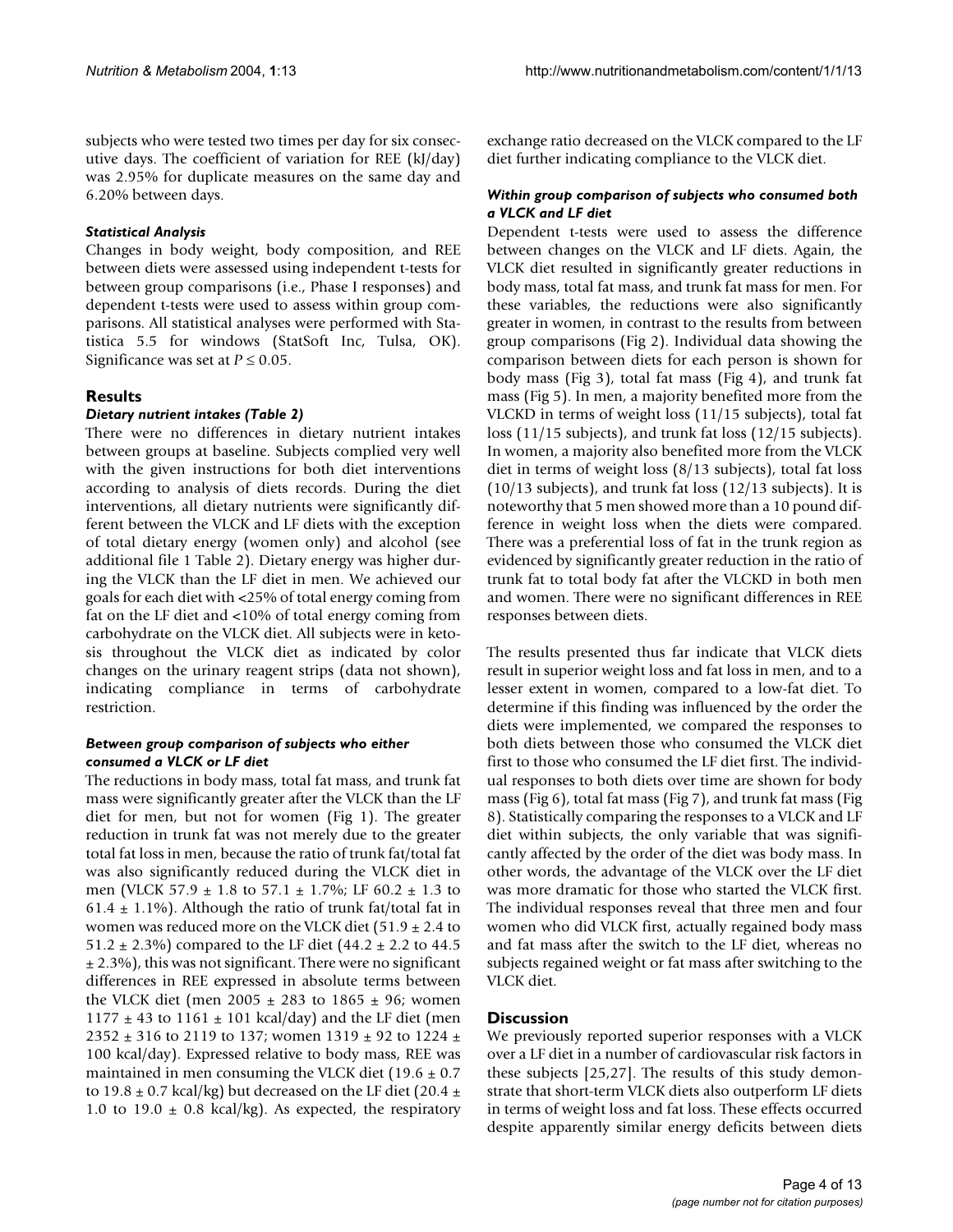<span id="page-4-0"></span>

#### **Figure 1** Mean decreases in body mass, total fat ma drate ketogenic (VLCK) diet (*n* = 8) or a low-fat (LF) diet and ss, trunk fat mass, and lean body mass in women who consumed a VLCK ( in men who consumed a very low-carbohy- *n* = 7) and LF (*n* = 6) diet

Mean decreases in body mass, total fat mass, trunk fat mass, and lean body mass in men who consumed a very low-carbohydrate ketogenic (VLCK) diet (*n* = 8) or a low-fat (LF) diet and in women who consumed a VLCK (*n* = 7) and LF (*n* = 6) diet. \**P*  < 0.05 from LF change in men (independent t-test).

and in the case of men, significantly greater energy intake. Greater weight loss with a VLCK over a LF diet is consistent with the findings from other studies, and provides further support for the concept of metabolic advantage [7,8]. Since food was not provided this conclusion cannot be made with certainty, but we find it highly unlikely that any potential error in quantifying energy intake would account for the dramatic differences in weight and fat loss between diets. We can say with confidence that we studied subjects that were restricting carbohydrates to very low levels as verified by dietary food records, urine ketones, and low resting respiratory exchange ratios obtained with indirect calorimetry.

The basic principle on which weight loss diets are based is to reduce dietary energy intake below energy expenditure. Whether the relative composition of macronutrients can influence the magnitude or composition of weight loss achieved on an energy-restricted diet has been a point of contention. Several comparisons of isocaloric VLCK and LF diets, like the current report, show greater weight loss on a VLCK diet [6,16] supporting the long held notion of a metabolic advantage [28]. Given such evidence, it is difficult to understand the alternate position claiming a calorie must be a calorie in order to satisfy the first law of thermodynamics [29]. Although the origin of the difference in weight loss between VLCK and LF diets remains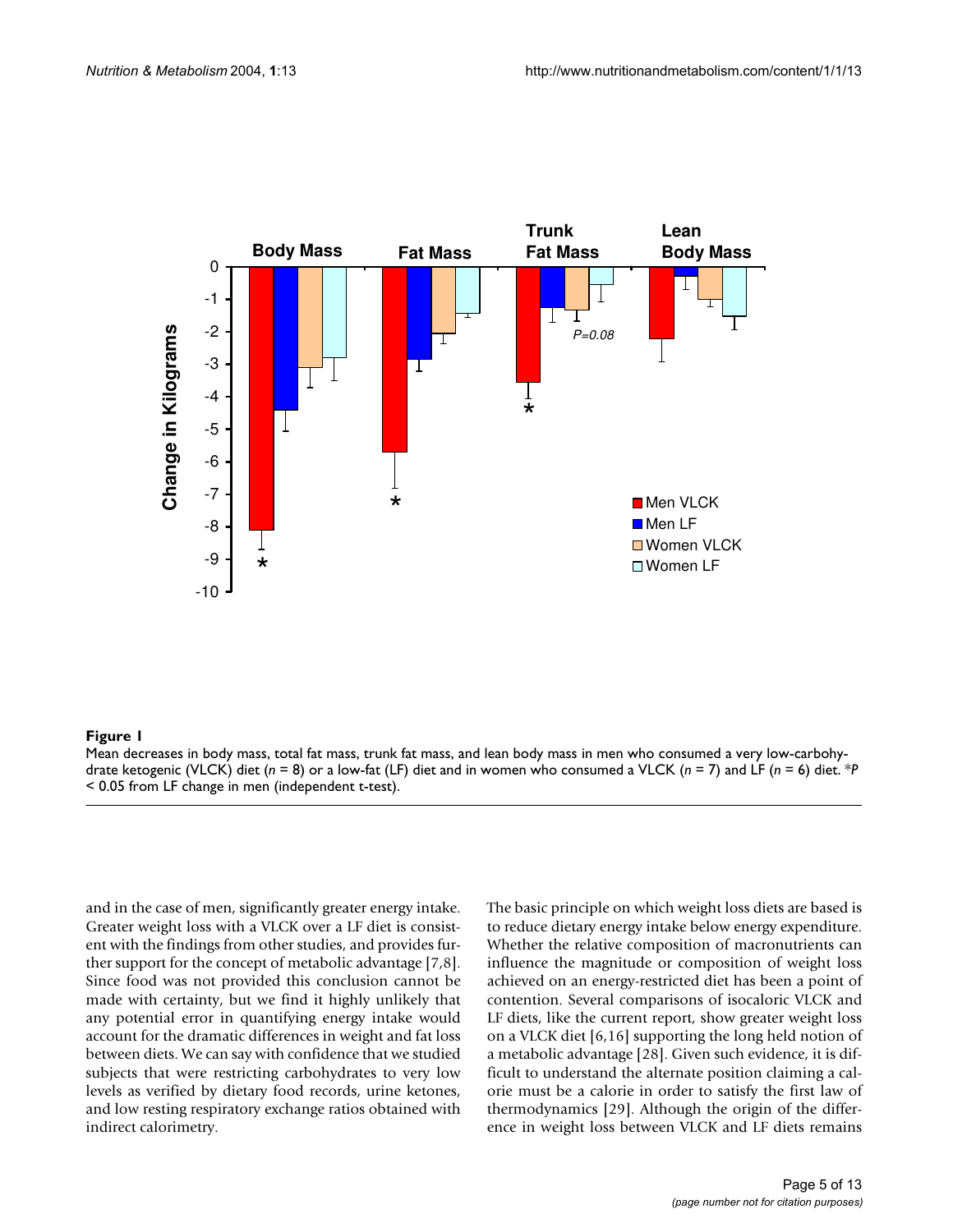<span id="page-5-0"></span>

#### Figure 2 and 2008 and 2008 and 2008 and 2008 and 2008 and 2008 and 2008 and 2008 and 2008 and 2008 and 2008 an

Mean decreases in body mass, total fat mass, trunk fat mass, and lean body mass in men (*n* = 15) and women (*n* = 13) who consumed both a very low-carbohydrate ketogenic (VLCK) and a low-fat (LF) diet in a randomized and balanced fashion. \**P* < 0.05 from LF change (dependent t-test).

controversial, such a response clearly does not violate any thermodynamic laws [7]. Not all studies have shown greater weight loss with a VLCK diet [30] and the specific conditions that are required to elicit a metabolic advantage remain unknown.

One argument is that the greater weight loss on *ad libitum* VLCK diets is a result of spontaneously reducing energy intake [31], and this has been reported previously [32]. A reduction in energy intake on a VLCK diet has a logical physiologic basis and could account for a portion of the greater weight observed in studies that involved free-living *ab libitum* VLCK diets. Ketone levels increase several-fold on a VLCK diet, and β-hydroxybutyrate (the major circulating ketone body) has been shown to directly inhibit appetite [33]. Also, the low glycemic nature of a VLCKD may prevent transient dips in blood glucose, which can occur with higher carbohydrate diets. Thus, avoidance of hypoglycemic episodes may reduce appetite [34]. In this study we did not report a significantly lower energy intake on the VLCK compared to the LF diet. In fact, a higher energy intake was observed on the VLCK diet in men. In this case, it is often claimed that inaccurate reporting of dietary intake or errors in nutrient databases (e.g., overestimation of calories from certain cuts of meats) account for the greater weight reducing effects of VLCK diets. On the other hand, LF diets are frequently encouraged because of their high bulk and over-reporting seems as likely on a LF as a VLCK diet. In the absence of a clear reason why error in these studies should always go in one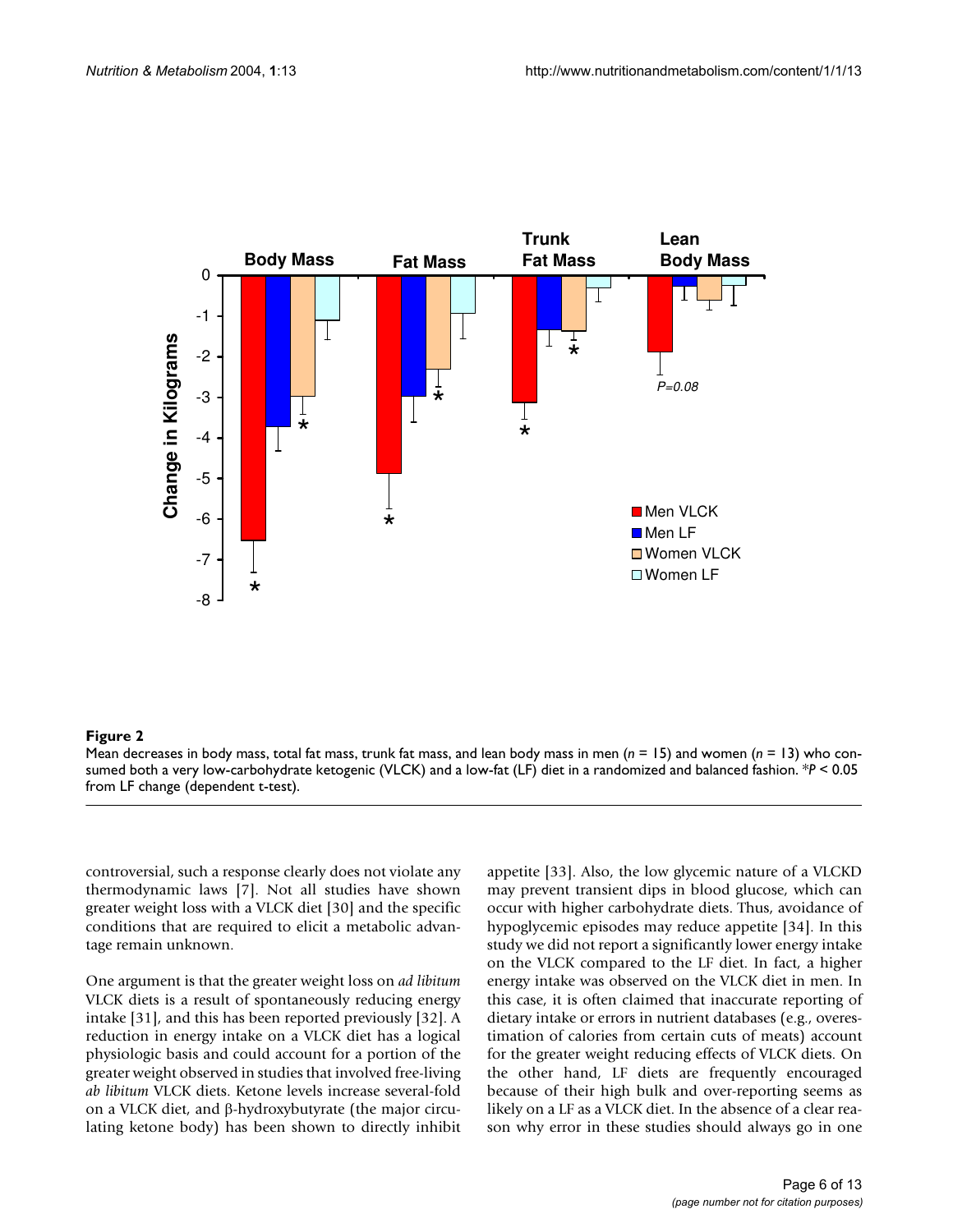<span id="page-6-0"></span>

#### Individual differences between weight loss (LF) diet for each person **Figure 3** on a very low-carbohydrate ketogenic (VLCK) diet minus weight loss on a low-fat

Individual differences between weight loss on a very low-carbohydrate ketogenic (VLCK) diet minus weight loss on a low-fat (LF) diet for each person. Positive numbers reflect greater weight loss on the VLCK, whereas negative numbers indicate greater weight loss on the LF diet. Red circles = order of diets VLCK then LF. Blue diamonds = order of diets LF then VLCK.

direction – LF rarely do better than VLCK – one has to take the data at face value. Also, the large difference in weight loss between men on the VLCK and LF diets in the present study suggests that at least some impact of macronutrient composition is being seen.

Metabolic advantage may occur on a VLCK diet due to the demand on protein turnover for gluconeogenesis [35], greater thermogenic effect of protein and loss of energy as heat [36,37], and/or excretion of energy in the form of ketones via urine, feces, and/or sweat. Although we did not see a difference in REE, the metabolic advantage on a VLCK diet may be below the sensitivity of our measurements. Further, since REE was obtained in a postabsorptive state, this does not rule out a potential benefit derived

from the acute postprandial thermic effect of protein ingestion. In terms of REE, there was a slight advantage for men on the VLCK diet when expressed relative to body mass, which could benefit long-term weight maintenance but this needs to be validated in studies of longer duration.

Although the issue of whether VLCK diets result in greater weight loss compared to LF diets has obvious significance, a primary purpose of this study and an equally important question relates to the composition of weight loss. In a meta-analysis, Garrow and Summerbell [38] predict from regression analysis that for a weight loss of 10 kg by dieting alone, the expected loss from fat mass is 71%. The few studies that have assessed body composition suggest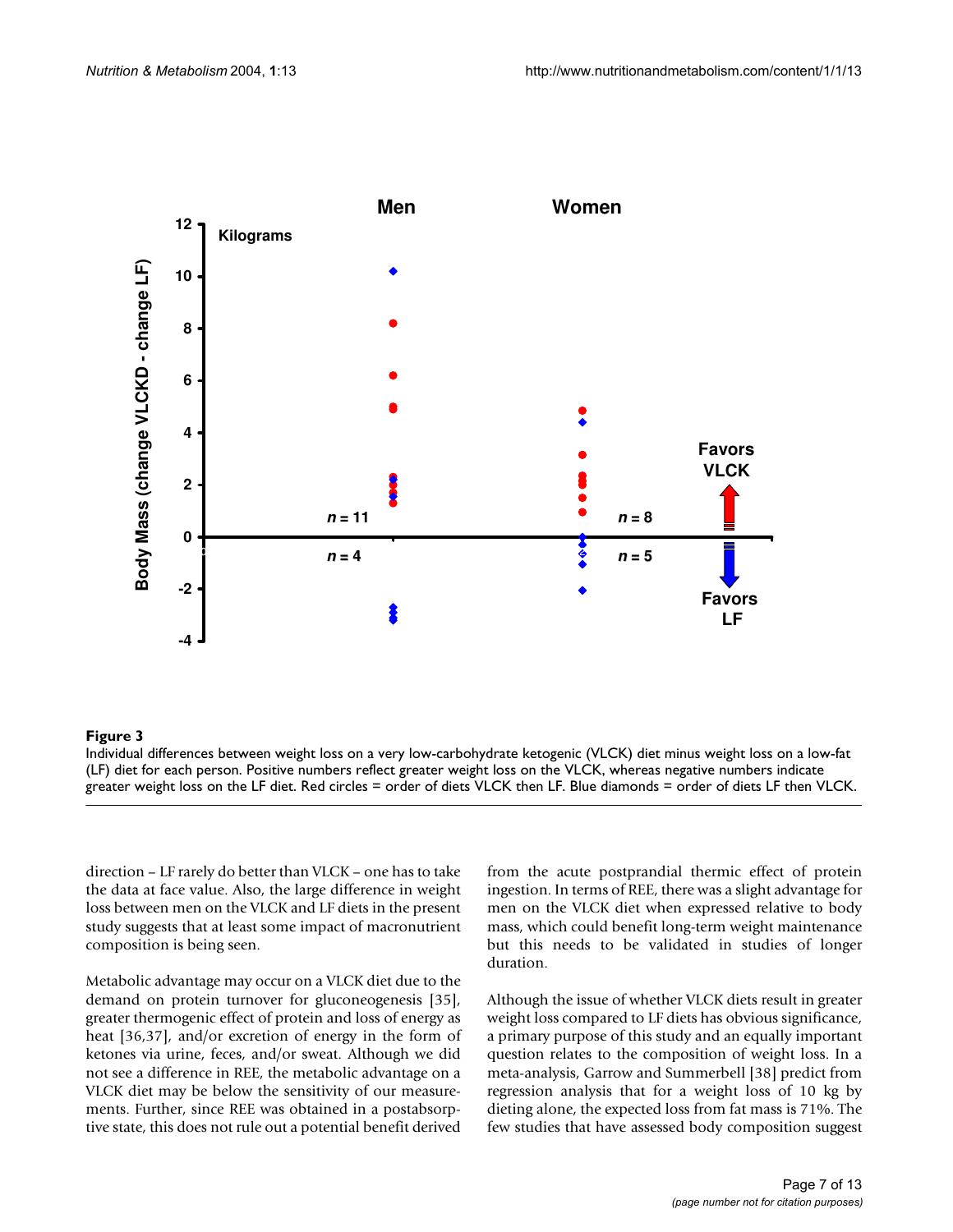<span id="page-7-0"></span>

#### Individual differences between total fat loss (LF) diet for each person **Figure 4** on a very low-carbohydrate ketogenic (VLCK) diet minus total fat loss on a low-fat

Individual differences between total fat loss on a very low-carbohydrate ketogenic (VLCK) diet minus total fat loss on a low-fat (LF) diet for each person. Positive numbers reflect greater weight loss on the VLCK, whereas negative numbers indicate greater weight loss on the LF diet. Red circles = order of diets VLCK then LF. Blue diamonds = order of diets LF then VLCK.

that VLCK diets may result in preferential loss of fat mass. Benoit et al. [10] showed that a 10 day VLCK diet (4.2 MJ/ day) resulted in a weight loss of -6.6 kg in obese men, 97% of which was fat mass. Young et al. [9] compared the effects of three isoenergetic (7.5 MJ/day), isoprotein (115 g/day) diets containing varying carbohydrate contents (30, 60, and 104 g/day) on weight loss and body composition in obese men. After 9 weeks, weight loss was 16.2, 12.8, and 11.9 kg and fat accounted for 95%, 84%, and 75% of the weight lost, respectively. Willi et al. [11] showed that an 8 week VLCK diet (2.7–3.0 MJ/day) resulted in a weight loss of -15.4 kg and an increase in lean body mass of +1.4 kg in obese adolescents. An 8-week VLCK diet in overweight women resulted in a decrease in body mass of -5 kg, 80% of which was fat mass [12]. Our

laboratory recently reported that a 6 week VLCK diet resulted in significant decrease in body mass (-2.2 kg), entirely accounted for by a decrease in fat mass (-3.3 kg) and concomitant increases in lean body mass (+1.1 kg) in normal-weight men [13]. The body composition results from the present study are in closer agreement with predictions from the meta-analysis [38].

A novel and potentially clinically significant finding was a preferential loss of fat in the trunk region with a VLCK diet, which was approximately three-fold greater during the VLCK than the LF diet. Upper body fat carries a greater health risk than fat stored in other regions of the body and thus an effective weight loss approach should consider the regional distribution of fat loss. Proportionally, trunk fat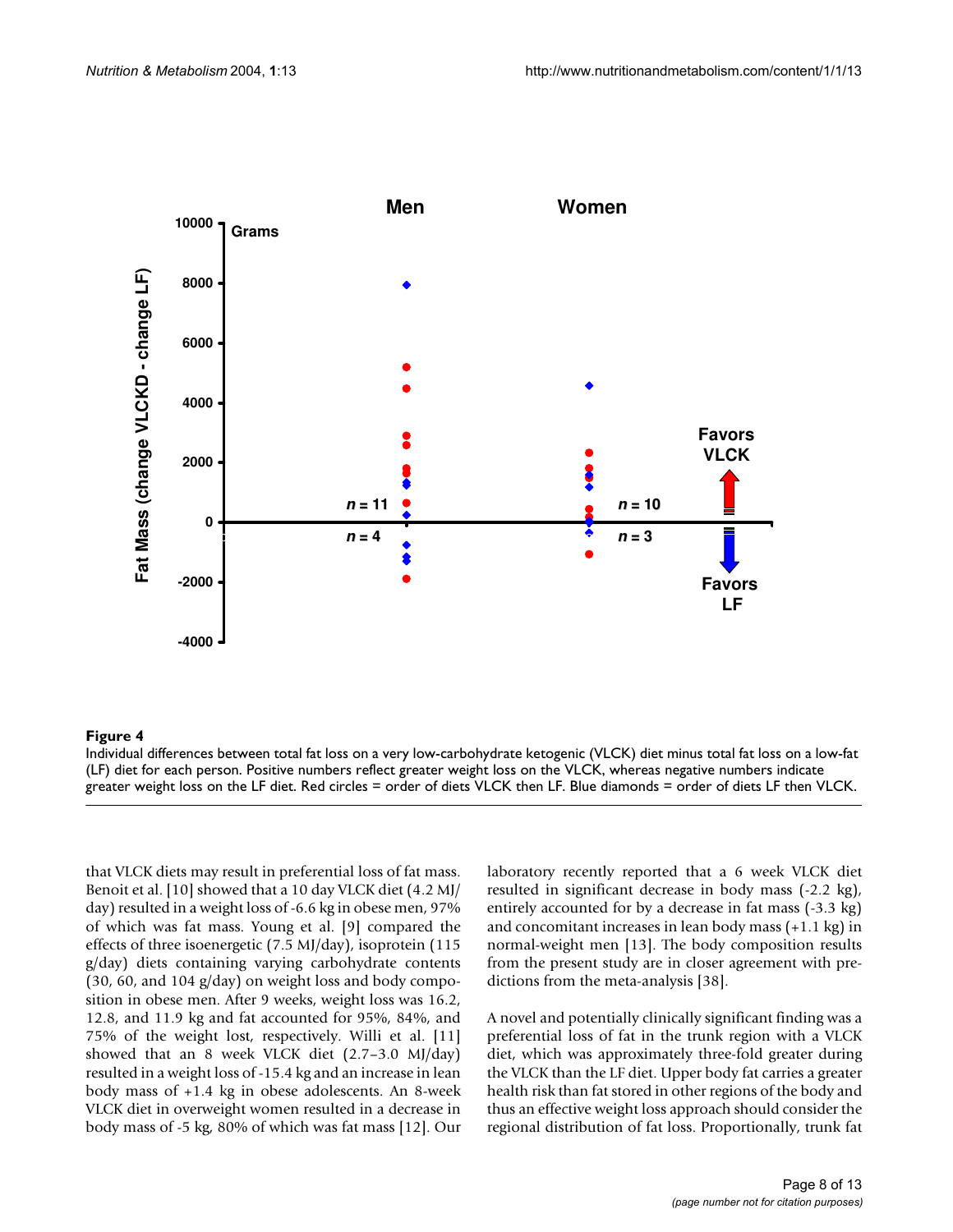<span id="page-8-0"></span>

#### fat (LF) diet for each person **Figure 5** Individual differences between trunk fat loss on a very low-carbohydrate ketogenic (VLCK) diet minus trunk fat loss on a low-

Individual differences between trunk fat loss on a very low-carbohydrate ketogenic (VLCK) diet minus trunk fat loss on a lowfat (LF) diet for each person. Positive numbers reflect greater weight loss on the VLCK, whereas negative numbers indicate greater weight loss on the LF diet. Red circles = order of diets VLCK then LF. Blue diamonds = order of diets LF then VLCK.

mass comprised less of the total fat mass after the VLCK but not the LF diet. The mechanisms regulating composition of weight loss and distribution of fat loss during VLCK diets remain unclear, but could be mediated in part by changes in hormones such as insulin, leptin, or cortisol that could differentially impact nutrient partitioning.

In summary, this study showed greater weight loss and fat loss preferentially from the trunk region in subjects on a closely monitored free-living VLCK diet compared to a LF diet. These diets were prescribed to be energy restricted and isocaloric. The superiority of the VLCK diet over the LF diet was most dramatic for men, but when individual responses were examined, a group of women clearly showed metabolic advantage as well. Indeed, 12/13

women experienced greater fat loss in the trunk region during the VLCK diet compared to the low-fat diet. Such a response is consistent with a metabolic advantage of VLCK diets. The ultimate proof for such a theory will depend on the findings from carefully controlled feeding and metabolic studies that encompass physiological measurements to isolate plausible mechanisms.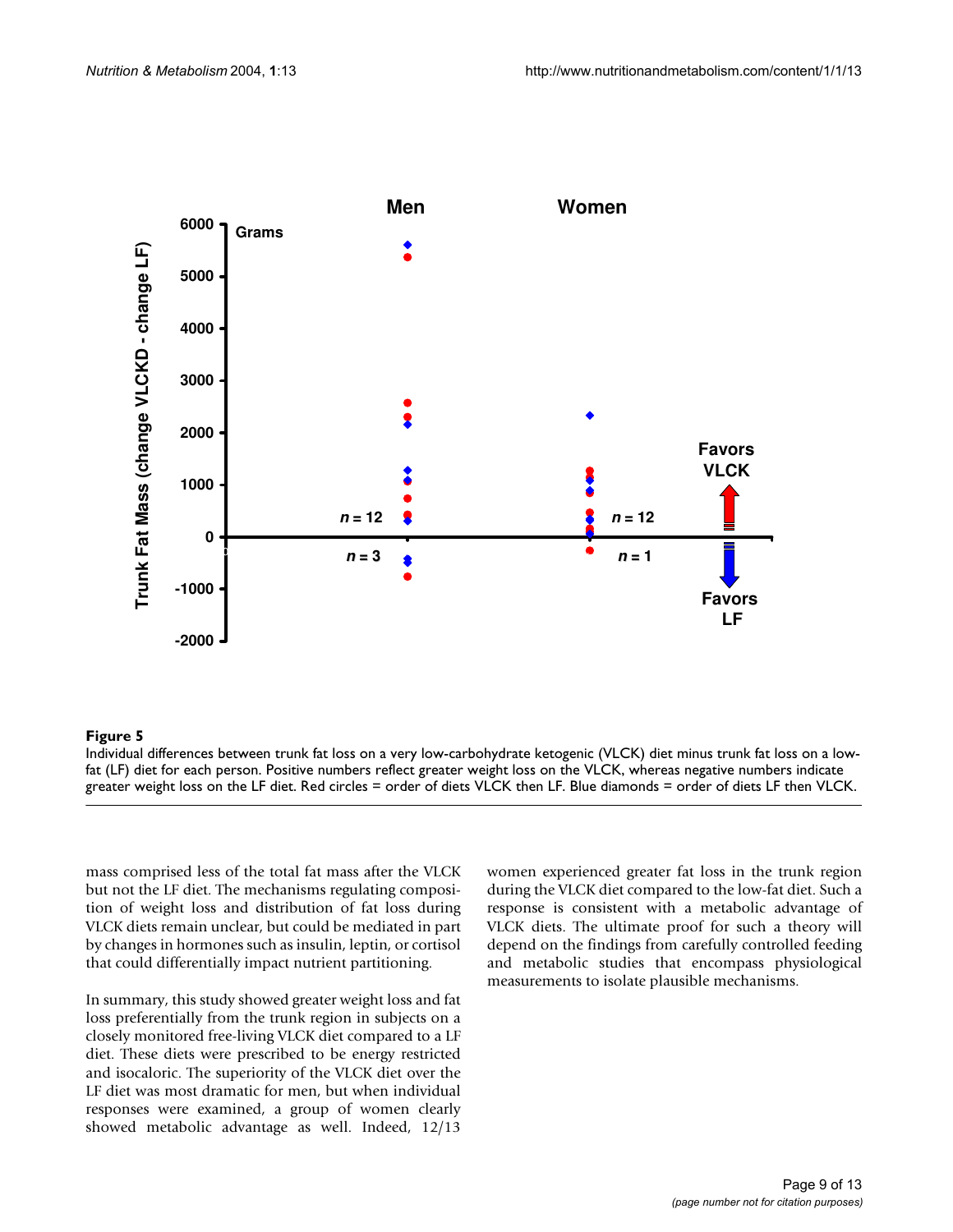<span id="page-9-0"></span>

#### Figure 6  $\,$

Individual changes in body mass in men (upper panels) and women (lower panels) who started on a very low-carbohydrate ketogenic (VLCK) and switched to a low-fat (LF) diet (left panels) and vice versa (right panels). Mean response is shown in red.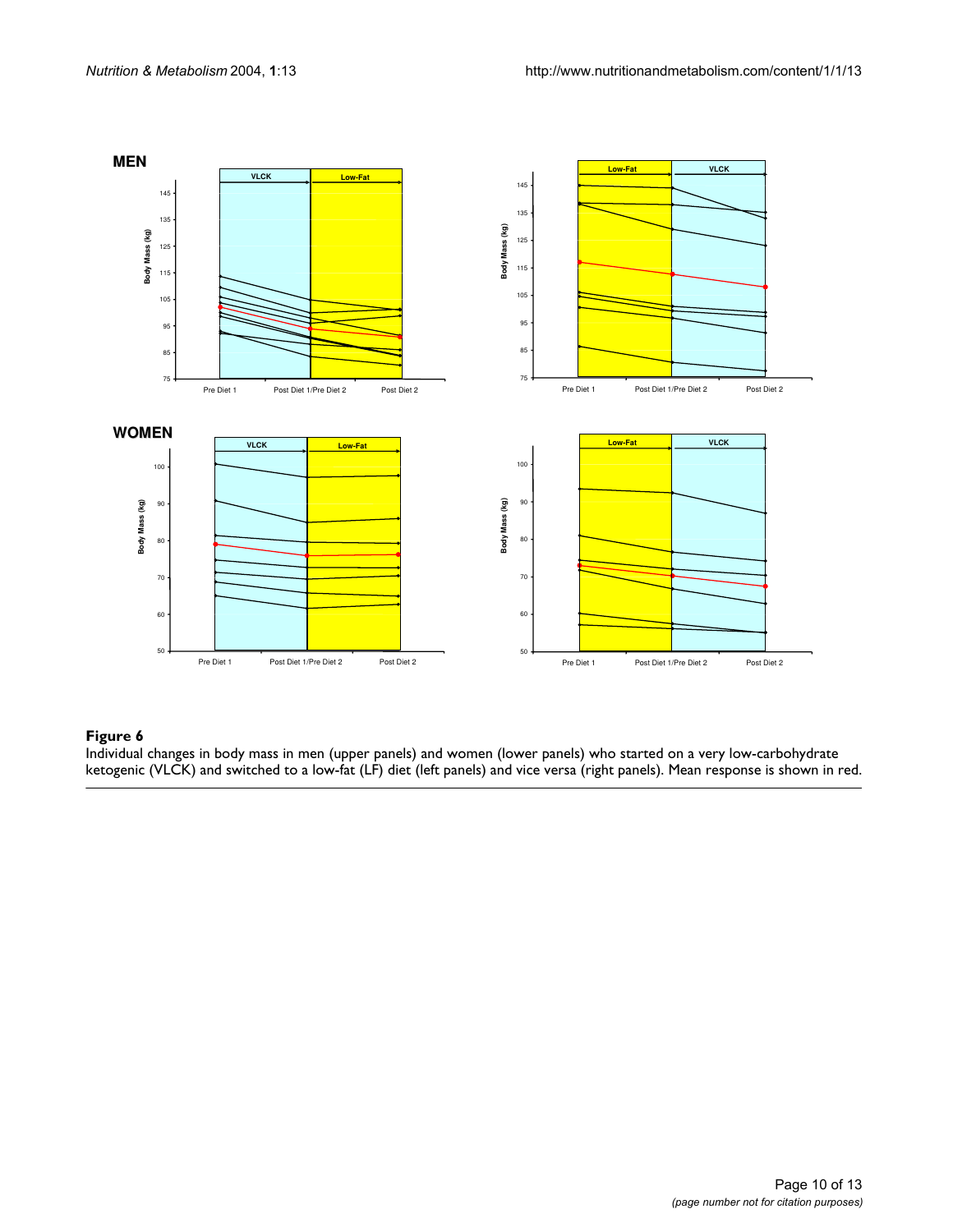<span id="page-10-0"></span>

#### Individual changes in total fat mass in men (upper panels) and **Figure 7** ketogenic (VLCK) and switched to a low-fat (LF) diet (left panels women (lower panels) who starte ) and vice versa (right panels) d on a very low-carbohydrate

Individual changes in total fat mass in men (upper panels) and women (lower panels) who started on a very low-carbohydrate ketogenic (VLCK) and switched to a low-fat (LF) diet (left panels) and vice versa (right panels). Mean response is shown in red.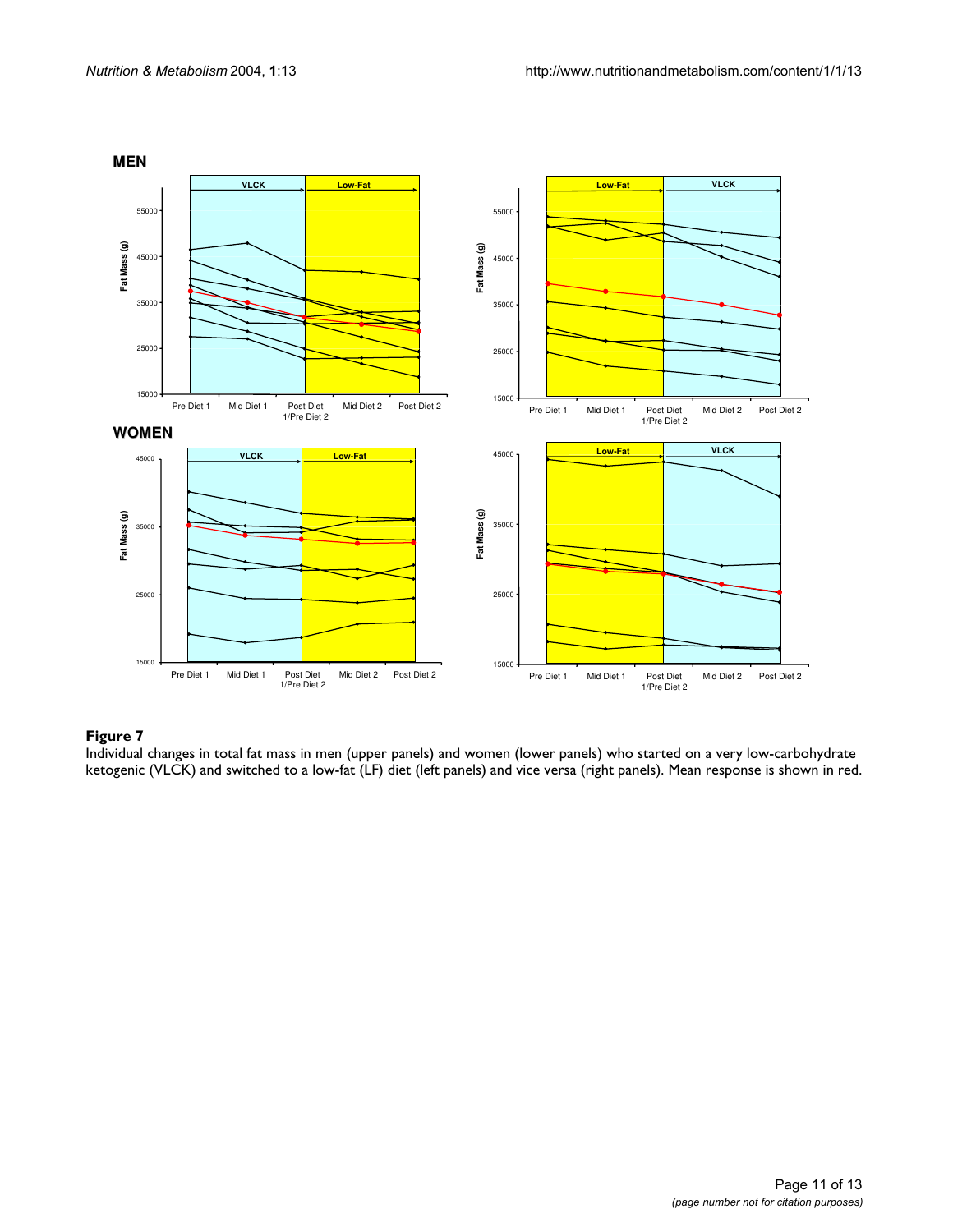<span id="page-11-0"></span>

#### **Figure 8** ketogenic (VLCK) and switched to Individual changes in trunk fat mass in a low-fat (LF) diet (left panels men (upper panels) and women (lower panels) ) and vice versa (right panels) who started on a very low-carbohydrate

Individual changes in trunk fat mass in men (upper panels) and women (lower panels) who started on a very low-carbohydrate ketogenic (VLCK) and switched to a low-fat (LF) diet (left panels) and vice versa (right panels). Mean response is shown in red.

#### **Additional material**

#### **Additional File 1**

*Table 1. Baseline characteristics of men and women based on their starting diet. Table 2. Daily intakes of dietary energy and nutrients at baseline and during both diets.* Click here for file

[\[http://www.biomedcentral.com/content/supplementary/1743-](http://www.biomedcentral.com/content/supplementary/1743-7075-1-13-S1.doc) 7075-1-13-S1.doc]

#### **Acknowledgments**

This study was supported by a grant from The Dr. Robert C. Atkins Foundation, New York, NY.

#### **References**

- 1. Samaha FF, Iqbal N, Seshadri P, Chicano KL, Daily DA, McGrory J, Williams T, Williams M, Gracely EJ, Stern L: **[A low-carbohydrate](http://www.ncbi.nlm.nih.gov/entrez/query.fcgi?cmd=Retrieve&db=PubMed&dopt=Abstract&list_uids=12761364) [as compared with a low-fat diet in severe obesity.](http://www.ncbi.nlm.nih.gov/entrez/query.fcgi?cmd=Retrieve&db=PubMed&dopt=Abstract&list_uids=12761364)** *N Engl J Med* 2003, **348:**2074-2081.
- 2. Sondike SB, Copperman N, Jacobson MS: **[Effects of a low-carbo](http://www.ncbi.nlm.nih.gov/entrez/query.fcgi?cmd=Retrieve&db=PubMed&dopt=Abstract&list_uids=12640371)[hydrate diet on weight loss and cardiovascular risk factor in](http://www.ncbi.nlm.nih.gov/entrez/query.fcgi?cmd=Retrieve&db=PubMed&dopt=Abstract&list_uids=12640371) [overweight adolescents.](http://www.ncbi.nlm.nih.gov/entrez/query.fcgi?cmd=Retrieve&db=PubMed&dopt=Abstract&list_uids=12640371)** *J Pediatr* 2003, **142:**253-258.
- 3. Brehm BJ, Seeley RJ, Daniels SR, D'Alessio DA: **[A randomized trial](http://www.ncbi.nlm.nih.gov/entrez/query.fcgi?cmd=Retrieve&db=PubMed&dopt=Abstract&list_uids=12679447) [comparing a very low carbohydrate diet and a calorie](http://www.ncbi.nlm.nih.gov/entrez/query.fcgi?cmd=Retrieve&db=PubMed&dopt=Abstract&list_uids=12679447)restricted low fat diet on body weight and cardiovascular risk [factors in healthy women.](http://www.ncbi.nlm.nih.gov/entrez/query.fcgi?cmd=Retrieve&db=PubMed&dopt=Abstract&list_uids=12679447)** *J Clin Endocrinol Metab* 2003, **88:**1617-1623.
- 4. Yancy WS Jr, Olsen MK, Guyton JR, Bakst RP, Westman EC: **[A low](http://www.ncbi.nlm.nih.gov/entrez/query.fcgi?cmd=Retrieve&db=PubMed&dopt=Abstract&list_uids=15148063)[carbohydrate, ketogenic diet versus a low-fat diet to treat](http://www.ncbi.nlm.nih.gov/entrez/query.fcgi?cmd=Retrieve&db=PubMed&dopt=Abstract&list_uids=15148063) obesity and hyperlipidemia: a randomized, controlled trial.** *Ann Intern Med* 2004, **140:**769-777.
- 5. Foster GD, Wyatt HR, Hill JO, McGuckin BG, Brill C, Mohammed BS, Szapary PO, Rader DJ, Edman JS, Klein S: **[A randomized trial of a](http://www.ncbi.nlm.nih.gov/entrez/query.fcgi?cmd=Retrieve&db=PubMed&dopt=Abstract&list_uids=12761365) [low-carbohydrate diet for obesity.](http://www.ncbi.nlm.nih.gov/entrez/query.fcgi?cmd=Retrieve&db=PubMed&dopt=Abstract&list_uids=12761365)** *N Engl J Med* 2003, **348:**2082-2090.